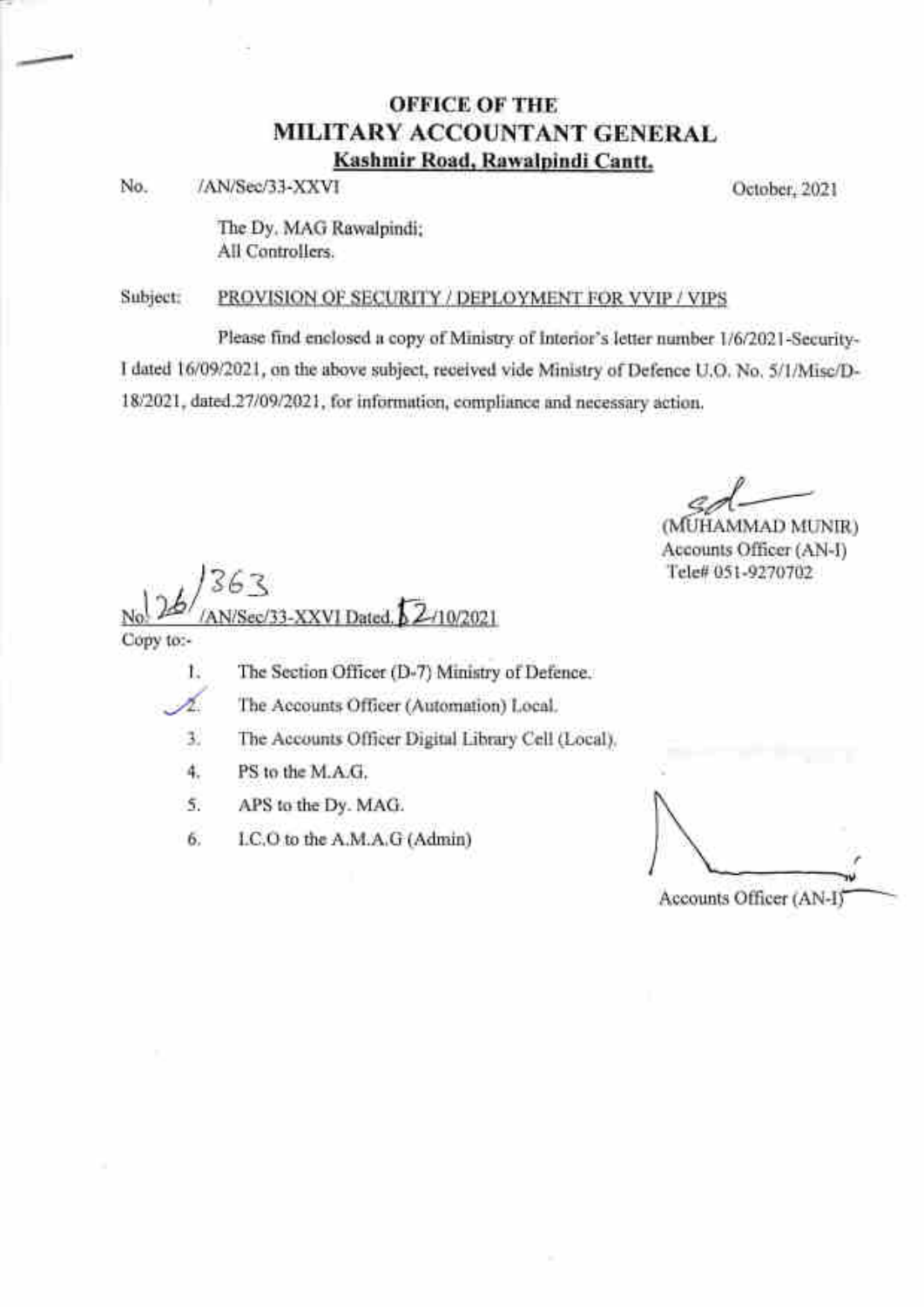PROVISION OF SECURITY / DEPLOYMENT EDE VVIP Subject: -**VIPs** 

**GOVERNMENT OF PAKISTAN** MINISTRY OF DEFENCE

(DEFENCE DIVISION) \*\*\*\*\*

Rindly find enclosed a copy of Ministry of Interior's letter number 1/6/2021-Security-1 dated 16<sup>th</sup> September, 2021, on the above cited subject for information, compliance and further necessary action

MAG, Pakistan Military Accounts Deptt, Rwp. Surveyor General, Survey of Pakistan, Rwp. DG, Military Lands & Cantonments, Rwp. DG, Pakistan Armed Services Board, Rwp. DG, Pakistan Maritime Security Agency, Karachi DG, FGEIs (C/G) Directorate, Rawalpindi,

Dte Gen, ISI, Islamabad Director (Admin) JSHQ, Chaklala, Rwp SD Dte (SD-1), GHQ, Rawalpindi Director (Admin) AHO, Islamabad Director (Admin), NHQ, Islamabad,

tion

n Ishfaq) Officer

# Min of Def.u.o.No. 5/1/Misc/D-18/2021 dated 27<sup>th</sup> September, 2021

Copy for information / follow up action to: -

Snr 3S-V  $35 - 1$  $JS-III$  $15 - IV$ JS-VII DS (Army-C) **DCM** APS to 3S-III

 $M$ 

Copy for information, with reference to their letter quoted above to:-

Ministry of Interior, Mr. Imran Hussain, Section Officer (Security-1), Islamabad.